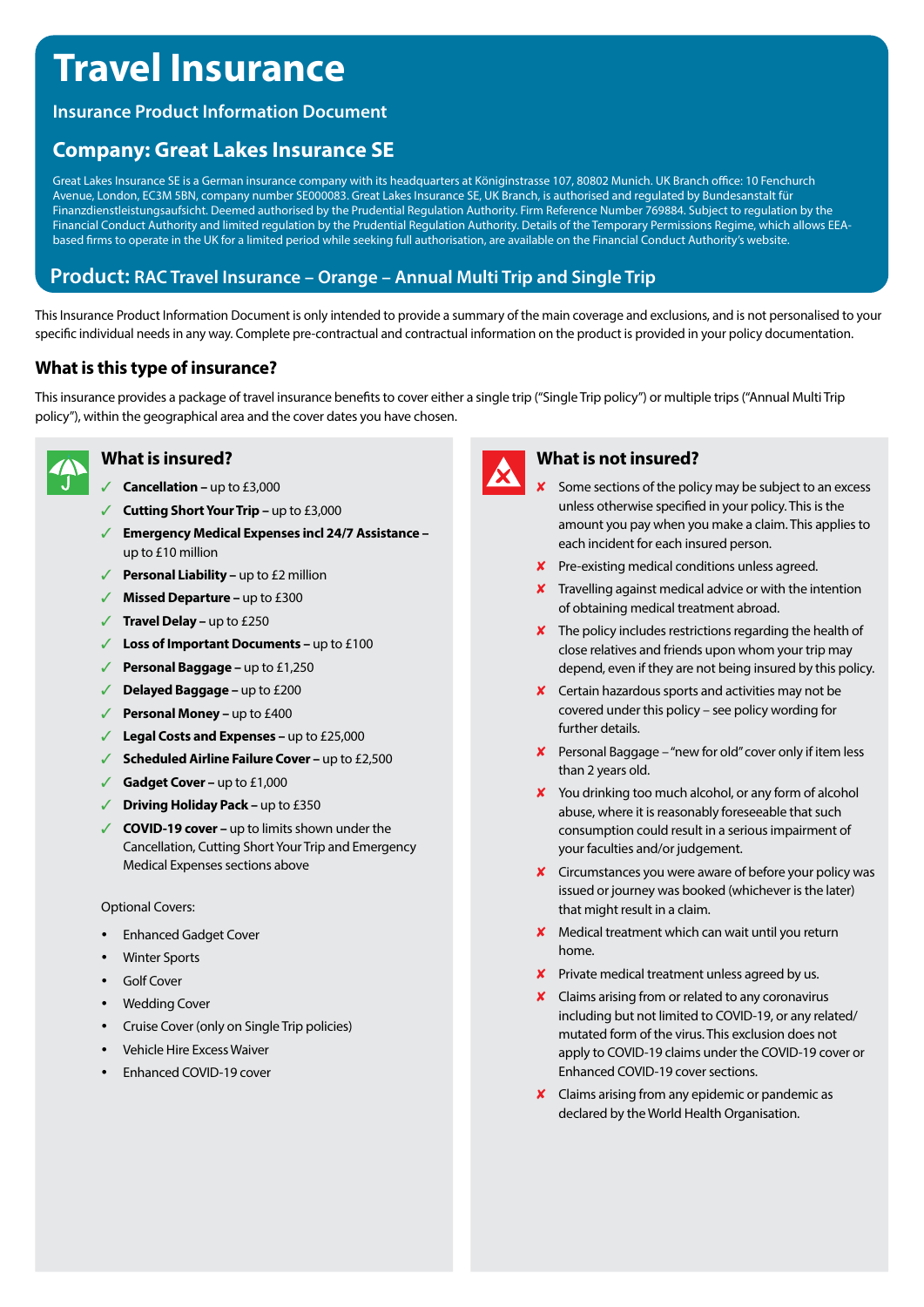

### **Are there any restrictions on cover?**

- **!** Only available to residents of the United Kingdom, Channel Islands or Isle of Man
- **!** Single Trip policies
- No maximum age limit
- y Maximum trip limit is 94 days
- **!** Annual Multi Trip policies
- Maximum age is 80 years
- Maximum trip limit is 62 days
- **!** Winter Sports Cover option
- Maximum age is 65 years
- Up to 24 days in total under Annual Multi Trip policies



#### **Where am I covered?**

- ✓ You can select the area of cover that is most appropriate for your travel plans. Cover will not apply if you travel outside the area that you have chosen. The area you have chosen will be shown on your policy schedule.
- ✓ You will not be covered if you travel to a country or region where the Foreign, Commonwealth & Development Office (FCDO) has advised against all travel or all but essential travel. For further details, visit gov.uk/foreign-travel-advice



#### **What are my obligations?**

- You must be fit to undertake any trip to be covered under the policy.
- Ensure the policy meets your needs.
- You must take care to protect yourself and your property.
- You must tell us as soon as reasonably possible of any event which may result in a claim.
- If you need medical assistance while abroad, you must contact us before going to a medical facility (other than a pharmacy), or as soon as you can.
- y You must ensure that you have had any recommended inoculations, vaccines (including COVID-19 where it has been offered to you) or medications relating to your destination prior to your trip.



#### **When and how do I pay?**

You must pay when you buy the policy even if you are not travelling until a future date. You will be asked to pay in full by credit/debit card or pre-agreed payment method.



#### **When does the cover start and end?**

Single Trip policies start when you make the premium payment and it is accepted by us. These policies end on the date of your return from your trip as set out in the policy schedule.

Annual Multi Trip policies start from the date that you request and end after 12 months.



## **How do I cancel the contract?**

You can cancel this policy at any time. If you cancel within 14 days of receipt of policy documents, we will cancel the policy and refund your premium in full provided that you have not already taken your trip, made a claim or intend to make a claim. To cancel the policy, please telephone 0330 159 0409 or write to us.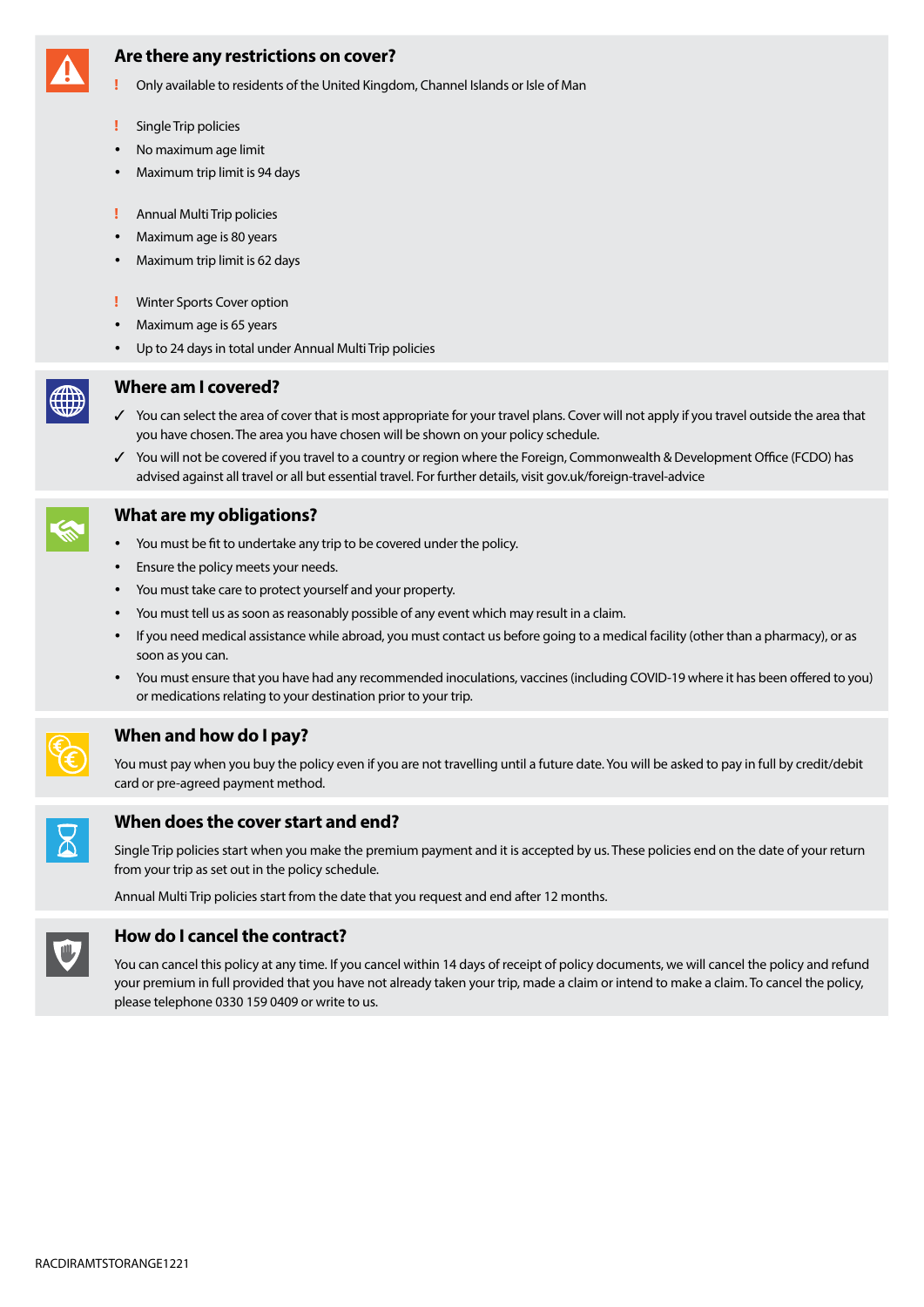# **Travel Insurance**

## **Insurance Product Information Document**

# **Company: Great Lakes Insurance SE**

Great Lakes Insurance SE is a German insurance company with its headquarters at Königinstrasse 107, 80802 Munich. UK Branch office: 10 Fenchurch Avenue, London, EC3M 5BN, company number SE000083. Great Lakes Insurance SE, UK Branch, is authorised and regulated by Bundesanstalt für Finanzdienstleistungsaufsicht. Deemed authorised by the Prudential Regulation Authority. Firm Reference Number 769884. Subject to regulation by the Financial Conduct Authority and limited regulation by the Prudential Regulation Authority. Details of the Temporary Permissions Regime, which allows EEAbased firms to operate in the UK for a limited period while seeking full authorisation, are available on the Financial Conduct Authority's website.

# **Product: RAC Travel Insurance – Silver – Annual Multi Trip and Single Trip**

This Insurance Product Information Document is only intended to provide a summary of the main coverage and exclusions, and is not personalised to your specific individual needs in any way. Complete pre-contractual and contractual information on the product is provided in your policy documentation.

## **What is this type of insurance?**

This insurance provides a package of travel insurance benefits to cover either a single trip ("Single Trip policy") or multiple trips ("Annual Multi Trip policy"), within the geographical area and the cover dates you have chosen.



## **What is insured?**

- ✓ **Cancellation** up to £5,000
- ✓ **Cutting Short Your Trip** up to £5,000
- ✓ **Emergency Medical Expenses incl 24/7 Assistance**  up to £15 million
- ✓ **Personal Accident** up to £25,000
- ✓ **Personal Liability** up to £2 million
- ✓ **Missed Departure** up to £1,000
- ✓ **Travel Delay** up to £350
- ✓ **Loss of Important Documents** up to £600
- ✓ **Personal Baggage** up to £2,000
- ✓ **Delayed Baggage** up to £500
- ✓ **Personal Money** up to £500
- ✓ **Legal Costs and Expenses** up to £25,000
- ✓ **Financial Failure Cover** up to £2,500
- ✓ **Gadget Cover** up to £1,000
- ✓ **Driving Holiday Pack** up to £500
- ✓ **COVID-19 cover** up to limits shown under the Cancellation, Cutting Short Your Trip and Emergency Medical Expenses sections above

#### Optional Covers:

- Enhanced Gadget Cover
- Winter Sports
- Golf Cover
- **Wedding Cover**
- Cruise Cover (only on Single Trip policies)
- y Vehicle Hire Excess Waiver
- y Enhanced COVID-19 cover



## **What is not insured?**

- Some sections of the policy may be subject to an excess. This is the amount you pay when you make a claim. This applies to each incident for each insured person.
- ✘ Pre-existing medical conditions unless agreed.
- ✘ Travelling against medical advice or with the intention of obtaining medical treatment abroad.
- ✘ The policy includes restrictions regarding the health of close relatives and friends upon whom your trip may depend, even if they are not being insured by this policy.
- ✘ Certain hazardous sports and activities may not be covered under this policy – see policy wording for further details.
- ✘ Personal Baggage "new for old" cover only if item less than 2 years old.
- ✘ You drinking too much alcohol, or any form of alcohol abuse, where it is reasonably foreseeable that such consumption could result in a serious impairment of your faculties and/or judgement.
- ✘ Circumstances you were aware of before your policy was issued or journey was booked (whichever is the later) that might result in a claim.
- ✘ Medical treatment which can wait until you return home.
- ✘ Private medical treatment unless agreed by us.
- ✘ Claims arising from or related to any coronavirus including but not limited to COVID-19, or any related/ mutated form of the virus. This exclusion does not apply to COVID-19 claims under the COVID-19 cover or Enhanced COVID-19 cover sections.
- Claims arising from any epidemic or pandemic as declared by the World Health Organisation.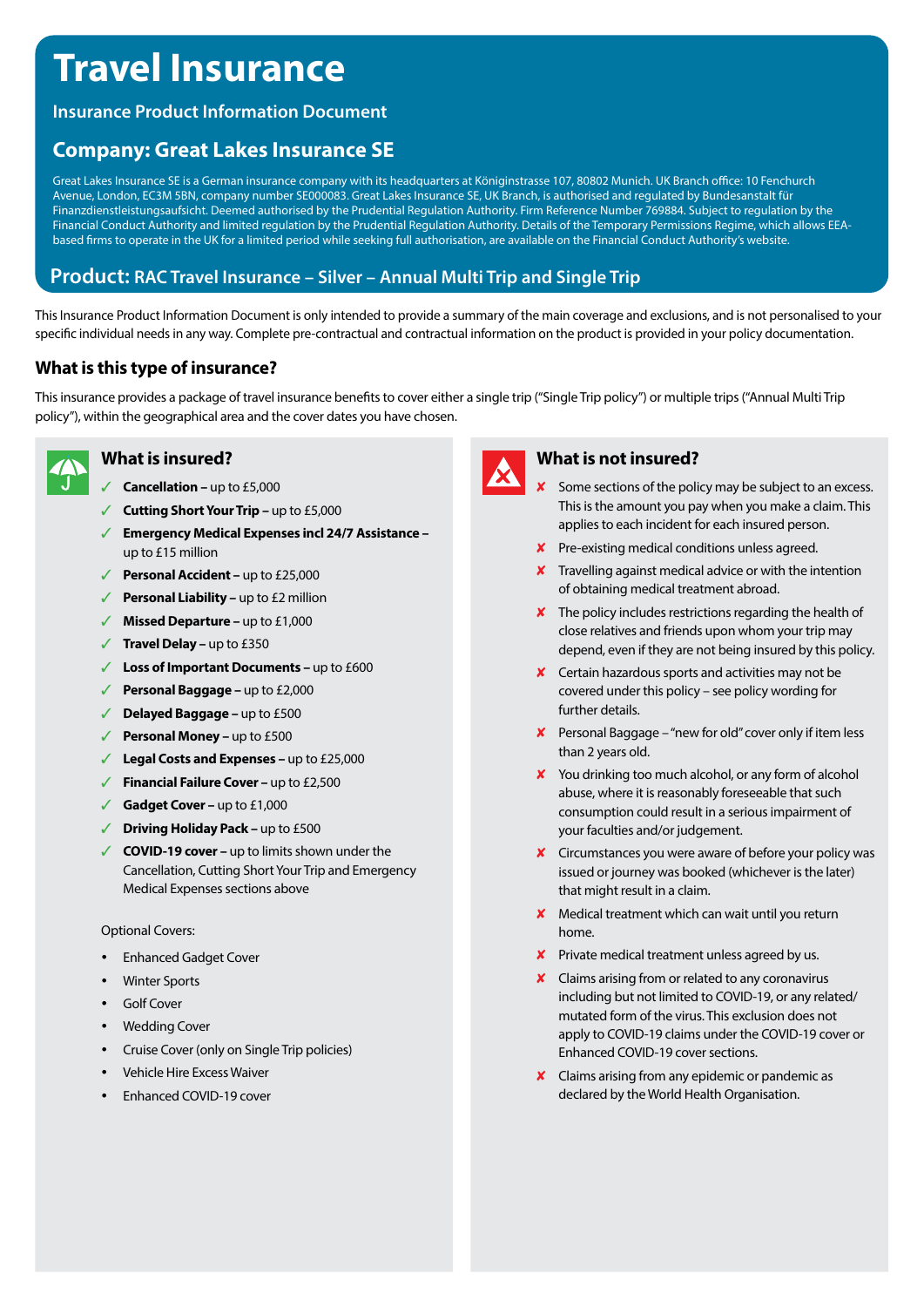

### **Are there any restrictions on cover?**

- **!** Only available to residents of the United Kingdom, Channel Islands or Isle of Man
- **!** Single Trip policies
- No maximum age limit
- y Maximum trip limit is 94 days
- **!** Annual Multi Trip policies
- Maximum age is 80 years
- Maximum trip limit is 62 days
- **!** Winter Sports Cover option
- Maximum age is 65 years
- Up to 24 days in total under Annual Multi Trip policies



#### **Where am I covered?**

- ✓ You can select the area of cover that is most appropriate for your travel plans. Cover will not apply if you travel outside the area that you have chosen. The area you have chosen will be shown on your policy schedule.
- ✓ You will not be covered if you travel to a country or region where the Foreign, Commonwealth & Development Office (FCDO) has advised against all travel or all but essential travel. For further details, visit gov.uk/foreign-travel-advice



#### **What are my obligations?**

- You must be fit to undertake any trip to be covered under the policy.
- Ensure the policy meets your needs.
- You must take care to protect yourself and your property.
- You must tell us as soon as reasonably possible of any event which may result in a claim.
- If you need medical assistance while abroad, you must contact us before going to a medical facility (other than a pharmacy), or as soon as you can.
- y You must ensure that you have had any recommended inoculations, vaccines (including COVID-19 where it has been offered to you) or medications relating to your destination prior to your trip.



#### **When and how do I pay?**

You must pay when you buy the policy even if you are not travelling until a future date. You will be asked to pay in full by credit/debit card or pre-agreed payment method.



#### **When does the cover start and end?**

Single Trip policies start when you make the premium payment and it is accepted by us. These policies end on the date of your return from your trip as set out in the policy schedule.

Annual Multi Trip policies start from the date that you request and end after 12 months.



## **How do I cancel the contract?**

You can cancel this policy at any time. If you cancel within 14 days of receipt of policy documents, we will cancel the policy and refund your premium in full provided that you have not already taken your trip, made a claim or intend to make a claim. To cancel the policy, please telephone 0330 159 0409 or write to us.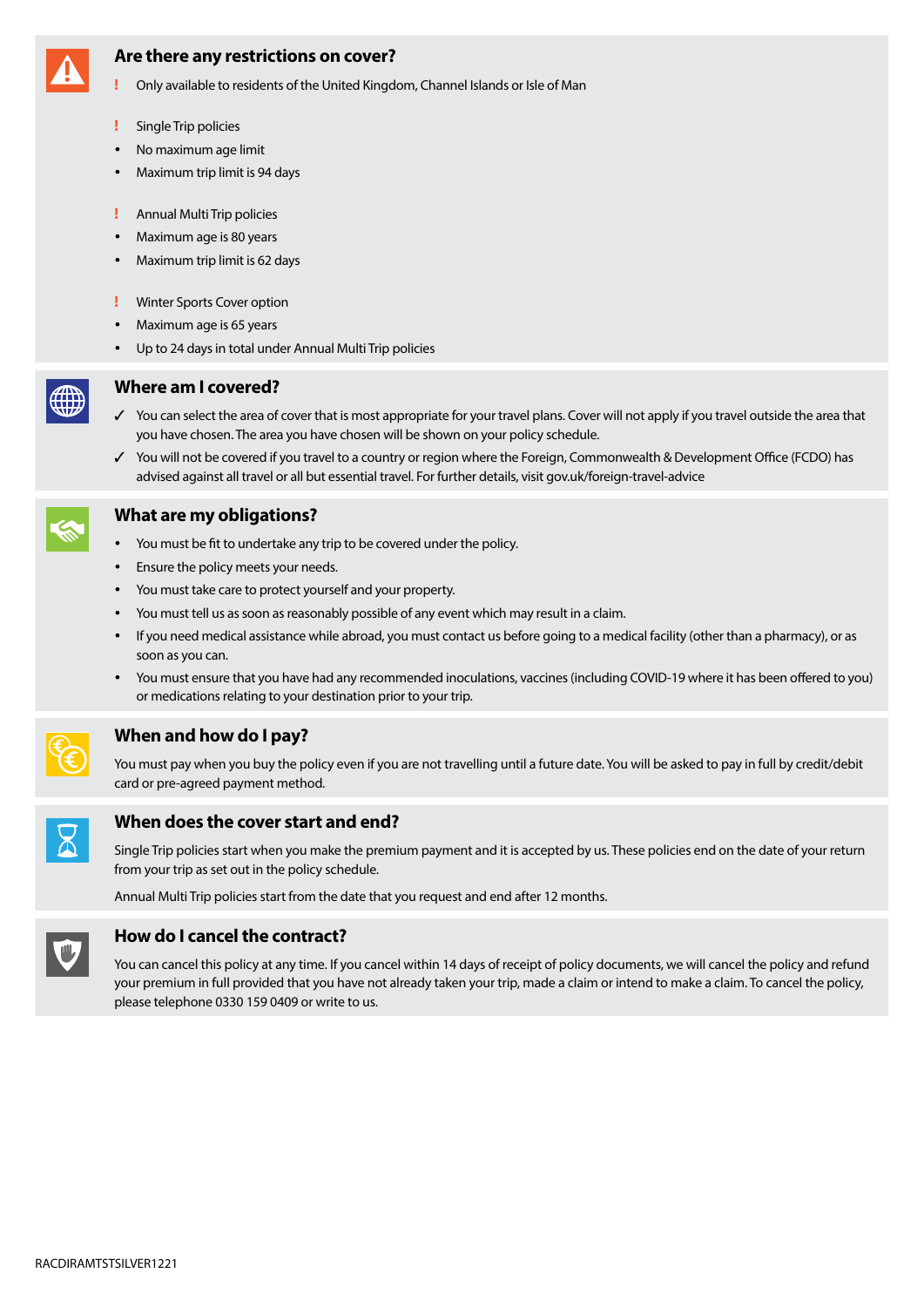# **Travel Insurance**

# **Insurance Product Information Document**

# **Company: Great Lakes Insurance SE**

Great Lakes Insurance SE is a German insurance company with its headquarters at Königinstrasse 107, 80802 Munich. UK Branch office: 10 Fenchurch Avenue, London, EC3M 5BN, company number SE000083. Great Lakes Insurance SE, UK Branch, is authorised and regulated by Bundesanstalt für Finanzdienstleistungsaufsicht. Deemed authorised by the Prudential Regulation Authority. Firm Reference Number 769884. Subject to regulation by the Financial Conduct Authority and limited regulation by the Prudential Regulation Authority. Details of the Temporary Permissions Regime, which allows EEAbased firms to operate in the UK for a limited period while seeking full authorisation, are available on the Financial Conduct Authority's website.

# **Product: RAC Travel Insurance – Black – Annual Multi Trip and Single Trip**

This Insurance Product Information Document is only intended to provide a summary of the main coverage and exclusions, and is not personalised to your specific individual needs in any way. Complete pre-contractual and contractual information on the product is provided in your policy documentation.

## **What is this type of insurance?**

This insurance provides a package of travel insurance benefits to cover either a single trip ("Single Trip policy") or multiple trips ("Annual Multi Trip policy"), within the geographical area and the cover dates you have chosen.



## **What is insured?**

- ✓ **Cancellation** up to £7,500
- ✓ **Cutting Short Your Trip** up to £7,500
- ✓ **Emergency Medical Expenses incl 24/7 Assistance**  Unlimited Cover
- ✓ **Personal Accident** up to £50,000
- ✓ **Personal Liability** up to £2 million
- ✓ **Missed Departure** up to £1,250
- ✓ **Travel Delay** up to £500
- ✓ **Loss of Important Documents** up to £750
- ✓ **Personal Baggage** up to £3,000
- ✓ **Delayed Baggage** up to £750
- ✓ **Personal Money** up to £750
- ✓ **Legal Costs and Expenses** up to £25,000
- ✓ **Financial Failure Cover** up to £2,500
- ✓ **Gadget Cover** up to £1,000
- ✓ **Driving Holiday Pack** up to £750
- ✓ **COVID-19 cover** up to limits shown under the Cancellation, Cutting Short Your Trip and Emergency Medical Expenses sections above

#### Optional Covers:

- Enhanced Gadget Cover
- Winter Sports
- Golf Cover
- **Wedding Cover**
- Cruise Cover (only on Single Trip policies)
- y Vehicle Hire Excess Waiver
- y Enhanced COVID-19 cover



## **What is not insured?**

- Some sections of the policy may be subject to an excess. This is the amount you pay when you make a claim. This applies to each incident for each insured person.
- ✘ Pre-existing medical conditions unless agreed.
- ✘ Travelling against medical advice or with the intention of obtaining medical treatment abroad.
- ✘ The policy includes restrictions regarding the health of close relatives and friends upon whom your trip may depend, even if they are not being insured by this policy.
- ✘ Certain hazardous sports and activities may not be covered under this policy – see policy wording for further details.
- ✘ Personal Baggage "new for old" cover only if item less than 2 years old.
- ✘ You drinking too much alcohol, or any form of alcohol abuse, where it is reasonably foreseeable that such consumption could result in a serious impairment of your faculties and/or judgement.
- ✘ Circumstances you were aware of before your policy was issued or journey was booked (whichever is the later) that might result in a claim.
- ✘ Medical treatment which can wait until you return home.
- ✘ Private medical treatment unless agreed by us.
- ✘ Claims arising from or related to any coronavirus including but not limited to COVID-19, or any related/ mutated form of the virus. This exclusion does not apply to COVID-19 claims under the COVID-19 cover or Enhanced COVID-19 cover sections.
- Claims arising from any epidemic or pandemic as declared by the World Health Organisation.